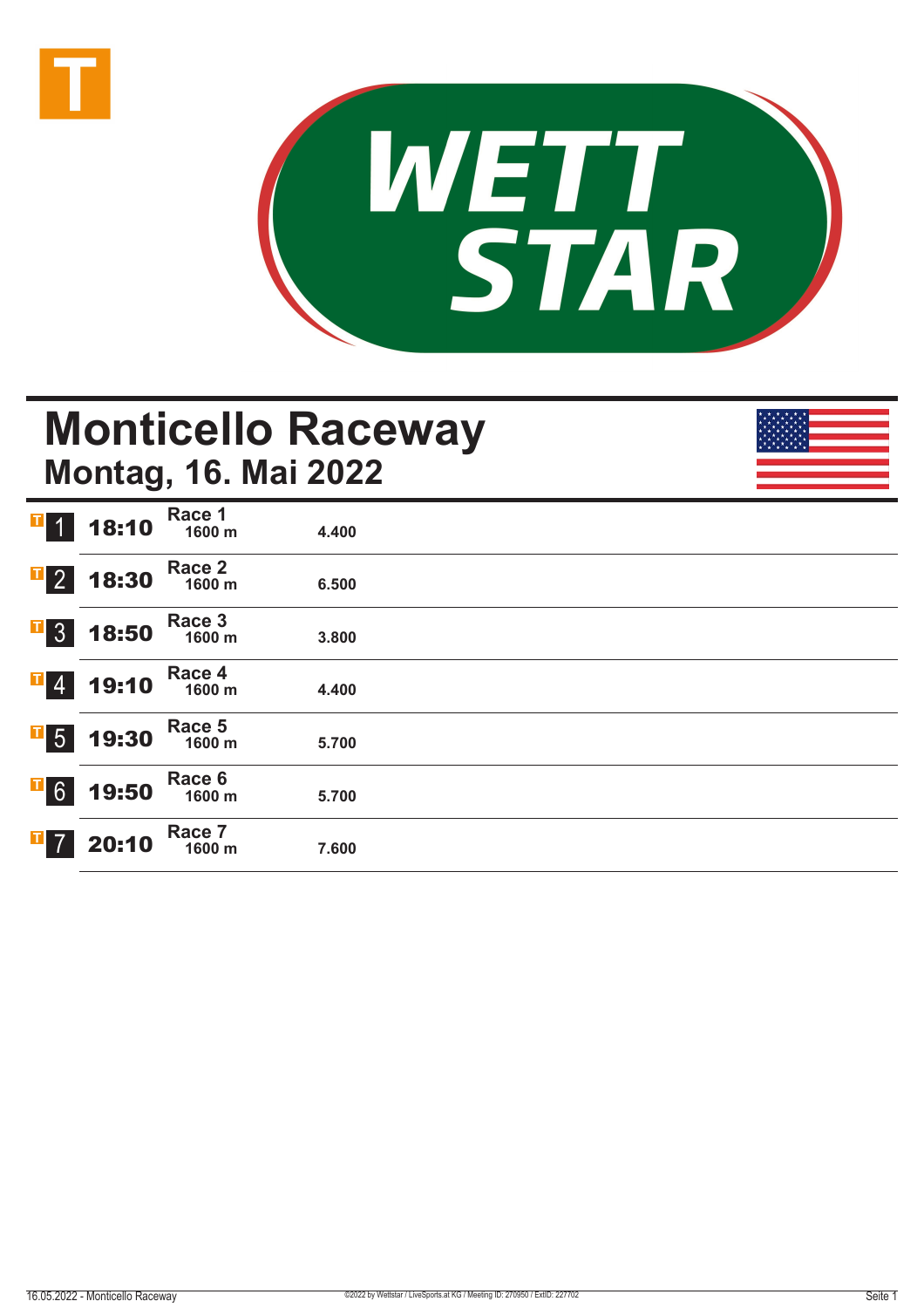| Aberdeen Seelster     | Diva Dali             |   | Glamorgal          |   | Lovin Miss Daisy N | Rhodatoldme        |  |
|-----------------------|-----------------------|---|--------------------|---|--------------------|--------------------|--|
| Arch Credit           | Dreamfair Helena      |   | <b>Hunters Gal</b> |   | Magical Lily Bear  | Rock The Casbah    |  |
| <b>Artfully Dealt</b> | Electrocuted          |   | In The Night       |   | Milady Denver A    | Rose Run Speedster |  |
| Beauty Is Blind       | <b>Eternal Prince</b> |   | Jurgen Hanover     | b | Miss Quality       | She's A Billionair |  |
| Bestgirlfriendever    | Explosive             | 6 | K J Phillip        |   | Mo Mo              | Six Bax            |  |
| Brutus Beefcake B     | Fear My Shadow        |   | Keene Olivia       |   | Moonlightandroses  | So Supreme         |  |
| Candy Boy             | Flash A Smile         |   | Keystone Vienna    |   | Pleasure Seeker    | Special Achiever   |  |
| Caviart Cherie        | Flyhawk El Fiero      |   | King Jimmy         |   | Proudamericangirl  | Swizzle Hanover    |  |
| Dads Filly            | Fox Valley Charliz    |   | Lacarmeliliana     | 5 | Reverend Nanny     | The Reins Of Titan |  |

| Jim Taggart Jr<br>Kyle Dibenedetto<br>Mckenzie Sowers<br><b>Rick Harp</b> | .2.3.4.5.6.7<br>.3.5.6.7 | John De Simone Jr.<br>Lauren Tritton<br>Michael Merton<br>Robert Petitto |            | 1,3,4,7<br>1.2.4.5.6.7     | Joseph Chindano Jr<br><b>Mcgwire Sowers</b><br>Michelle Miller |                    | 1,2,4,5,6,7 |  |
|---------------------------------------------------------------------------|--------------------------|--------------------------------------------------------------------------|------------|----------------------------|----------------------------------------------------------------|--------------------|-------------|--|
| WANN STARTET IHR TRAINER                                                  |                          |                                                                          |            |                            |                                                                |                    |             |  |
| Al Annunziata<br>$\sim$ $\sim$ $\sim$ $\sim$ $\sim$ $\sim$                |                          | Arthur Green<br>$\sim$ $\sim$ $\sim$ $\sim$ $\sim$ $\sim$ $\sim$ $\sim$  | $\sim$ $-$ | Ashlee Sluggett<br>$    -$ | $\sim$ $\sim$ $\sim$                                           | Ashley Eldred<br>. |             |  |

| M AILIUILUU          |     | ווטטוש וואודו        |     | Adriice Oldygen     |       | лонго сыноч       |     |
|----------------------|-----|----------------------|-----|---------------------|-------|-------------------|-----|
| Candace Brandstatter |     | Christopher Petrelli |     | Daniel Gill         | 2,4,7 | David Dziengiel   |     |
| Gary Messenger       | 3.5 | James Weidman        |     | Jennifer Lowrey     |       | Jim Doherty Jr    |     |
| John Berger          | 2.3 | John De Simone Jr.   |     | Joseph Moevkens     |       | Keith Haase       |     |
| Laura Perino         |     | Michael Annunziata   |     | Michael Austin      |       | Michael Kimelman  |     |
| Monica Eriksen       | 2.4 | Murray Bassen        | 4.5 | Nicholas Devita     |       | Peter Lutman Jr   |     |
| Philip Bo Sowers     |     | Raheim Strong        |     | Ralph Silvestri III | 4.7   | Richard Campolong | 5.6 |
| Robert Dill          |     | Robert Lounsbury     |     | Robin Di Benedetto  |       | Shane Tritton     |     |
| Steven Rav           |     | Thomas Merton        |     | <b>Todd Buter</b>   |       | William Parker Jr |     |
|                      |     |                      |     |                     |       |                   |     |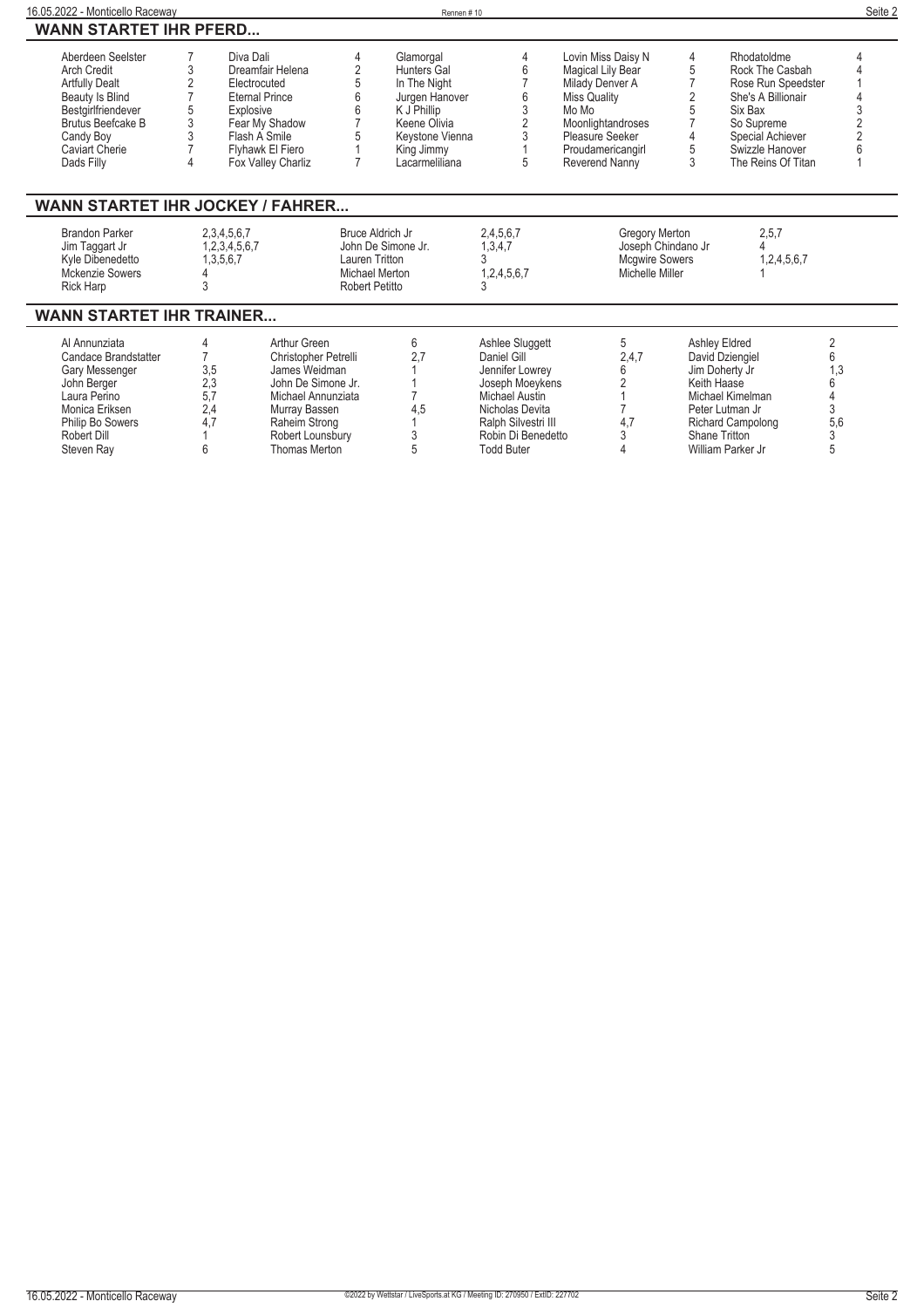**1600 m 4.400** 

**Race 1 Rennpreis: 4.400**

**NW \$410 PS L5 OR PS IN 2022 AE: NW 6 PM LT \$7100 PC LS|AE:\$6000 CLM W/A K DiBenedetto 6 over 2,3** 

**1 18:10**

| 1600<br><b>Flyhawk El Fiero</b><br>И<br>6j. rotbraun W (Conway Hall - Miss El Paso)<br>Trainer: James Weidman<br>Besitzer: Michelle N Miller, Milford, NY<br>54.40<br><b>Michelle Miller</b><br>ML: 45,0<br><b>Unabating</b><br>14j. rotbraun W (Broadway Hall - Malabar Me<br>$\overline{2}$<br>21.08 Chst<br>7<br>1600<br>5.3 Tetrick Tim<br>Sevruga, Buffalinohanover, Guiltywithanexc<br>Trainer: Michael Austin<br>10.08 Mea<br>3<br>1600<br>8.3 Merriman Aaron E<br>Bambinohall, Haulinlaser, Unabating<br>Besitzer: Michael Dale Austin, Montgom<br>81.60<br>31.07 Chst<br>.5 Bellei Enrico<br>7<br>1600<br>Charleighsangel, Justlikelloyd, Underarrest<br>16.07 Pcd<br>1600<br>33,8 Buter Tyler L<br>Magnumkosmos, Orlando, Fortvalleyas<br>4<br><b>Michael Merton</b><br>07.07 M<br>1,5 Pierce Ronald D<br>Unabating, Sizzlingvolo, Fountainbleauvolo<br>1600<br>1<br>ML: 5,0<br>Rose Run Speedster<br>8j. grau W (Windsong Espoir - Padam Hall)<br>3<br>Trainer: Raheim Strong<br>Besitzer: John De Santis, Albany, NY<br>79.40<br>Jim Taggart Jr<br>ML: 4,0<br><b>The Reins Of Titan</b><br>5j. grau W (E L Titan - Yankeedoodlecandy)<br>4<br>Trainer: John De Simone Jr.<br>Besitzer: John J Foti Jr, Selden, NY<br>72.60<br>John De Simone Jr.<br>ML: 7,0 |  |
|-------------------------------------------------------------------------------------------------------------------------------------------------------------------------------------------------------------------------------------------------------------------------------------------------------------------------------------------------------------------------------------------------------------------------------------------------------------------------------------------------------------------------------------------------------------------------------------------------------------------------------------------------------------------------------------------------------------------------------------------------------------------------------------------------------------------------------------------------------------------------------------------------------------------------------------------------------------------------------------------------------------------------------------------------------------------------------------------------------------------------------------------------------------------------------------------------------------------------------------------------------------------------|--|
|                                                                                                                                                                                                                                                                                                                                                                                                                                                                                                                                                                                                                                                                                                                                                                                                                                                                                                                                                                                                                                                                                                                                                                                                                                                                         |  |
|                                                                                                                                                                                                                                                                                                                                                                                                                                                                                                                                                                                                                                                                                                                                                                                                                                                                                                                                                                                                                                                                                                                                                                                                                                                                         |  |
|                                                                                                                                                                                                                                                                                                                                                                                                                                                                                                                                                                                                                                                                                                                                                                                                                                                                                                                                                                                                                                                                                                                                                                                                                                                                         |  |
|                                                                                                                                                                                                                                                                                                                                                                                                                                                                                                                                                                                                                                                                                                                                                                                                                                                                                                                                                                                                                                                                                                                                                                                                                                                                         |  |
|                                                                                                                                                                                                                                                                                                                                                                                                                                                                                                                                                                                                                                                                                                                                                                                                                                                                                                                                                                                                                                                                                                                                                                                                                                                                         |  |
|                                                                                                                                                                                                                                                                                                                                                                                                                                                                                                                                                                                                                                                                                                                                                                                                                                                                                                                                                                                                                                                                                                                                                                                                                                                                         |  |
|                                                                                                                                                                                                                                                                                                                                                                                                                                                                                                                                                                                                                                                                                                                                                                                                                                                                                                                                                                                                                                                                                                                                                                                                                                                                         |  |
|                                                                                                                                                                                                                                                                                                                                                                                                                                                                                                                                                                                                                                                                                                                                                                                                                                                                                                                                                                                                                                                                                                                                                                                                                                                                         |  |
|                                                                                                                                                                                                                                                                                                                                                                                                                                                                                                                                                                                                                                                                                                                                                                                                                                                                                                                                                                                                                                                                                                                                                                                                                                                                         |  |
| Vanishing Act 6j. rotbraun W (Cash Hall - Vamp Hall)<br>5<br>Trainer: Jim Doherty Jr<br>Besitzer: James F Doherty Jr, Monticell<br>79.40                                                                                                                                                                                                                                                                                                                                                                                                                                                                                                                                                                                                                                                                                                                                                                                                                                                                                                                                                                                                                                                                                                                                |  |
| <b>Mcgwire Sowers</b><br>ML: 55,0                                                                                                                                                                                                                                                                                                                                                                                                                                                                                                                                                                                                                                                                                                                                                                                                                                                                                                                                                                                                                                                                                                                                                                                                                                       |  |
| King Jimmy<br>4j. rotbraun W (Rc Royalty - Paya La Renta)<br>6<br>Trainer: Robert Dill<br>Besitzer: Anthony R Mazzeo, Hewlett, N<br>80.30                                                                                                                                                                                                                                                                                                                                                                                                                                                                                                                                                                                                                                                                                                                                                                                                                                                                                                                                                                                                                                                                                                                               |  |
| <b>Kyle Dibenedetto</b><br>ML: 35,0                                                                                                                                                                                                                                                                                                                                                                                                                                                                                                                                                                                                                                                                                                                                                                                                                                                                                                                                                                                                                                                                                                                                                                                                                                     |  |
| Ergebnis:<br>Quoten:                                                                                                                                                                                                                                                                                                                                                                                                                                                                                                                                                                                                                                                                                                                                                                                                                                                                                                                                                                                                                                                                                                                                                                                                                                                    |  |
|                                                                                                                                                                                                                                                                                                                                                                                                                                                                                                                                                                                                                                                                                                                                                                                                                                                                                                                                                                                                                                                                                                                                                                                                                                                                         |  |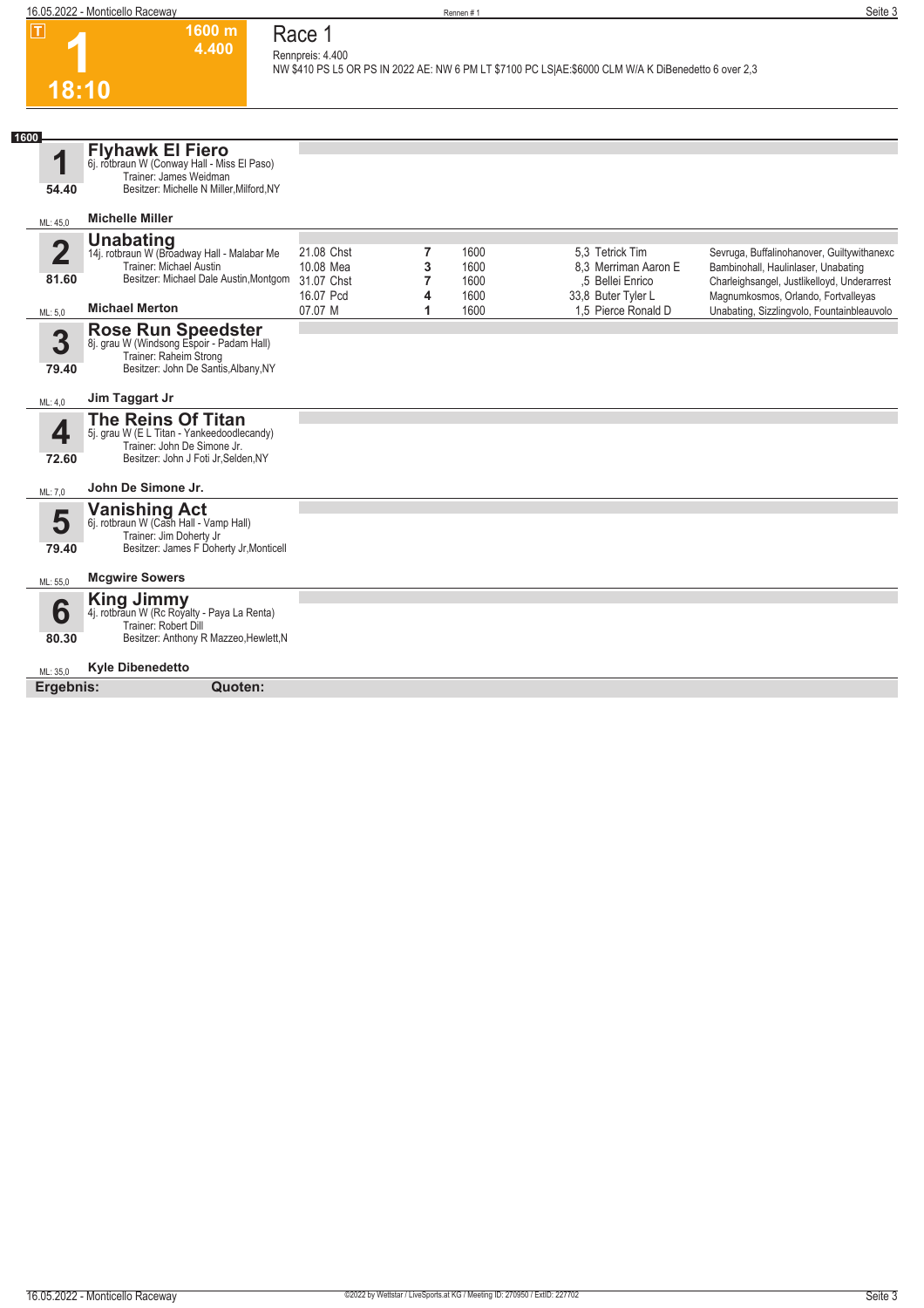

### **Race 2 Rennpreis: 6.500**

**1600 m 6.500** 

**F& M NW \$600 PS L5-6 OR PS IN 2022 \$7800 PC LS AE:NW|11 PM AE:\$10000 CLM W/A B Parker 1 over 2** 

| 1600<br><b>Artfully Dealt</b><br>И<br>6j. rotbraun S (American Ideal - Buy Art)<br>Trainer: John Berger<br>Besitzer: Barbara J Berger, Middletown,<br>61.20<br><b>Brandon Parker</b><br>ML: 55,0<br><b>Dreamfair Helena</b><br>$\mathbf 2$<br>6j. rotbraun S (Bettor's Delight - To Helen Bac<br>Trainer: Joseph Moeykens<br>Besitzer: Maggie Moeykens, Beach Lak<br>72.60<br><b>Bruce Aldrich Jr</b><br>ML: 45.0<br><b>Miss Quality</b><br>3<br>6j. grau S (Quality Western - Needlepant)<br>Trainer: Daniel Gill<br>Besitzer: Adam Friedland, Brooklyn, NY<br>79.40<br><b>Mcgwire Sowers</b><br>ML: 4,0<br><b>Special Achiever</b><br>4<br>5j. rotbraun S (American Ideal - I'm Just Speci<br>Trainer: Christopher Petrelli<br>Besitzer: Christopher A Petrelli, Bloomin<br>81.60 |  |
|-------------------------------------------------------------------------------------------------------------------------------------------------------------------------------------------------------------------------------------------------------------------------------------------------------------------------------------------------------------------------------------------------------------------------------------------------------------------------------------------------------------------------------------------------------------------------------------------------------------------------------------------------------------------------------------------------------------------------------------------------------------------------------------|--|
|                                                                                                                                                                                                                                                                                                                                                                                                                                                                                                                                                                                                                                                                                                                                                                                     |  |
|                                                                                                                                                                                                                                                                                                                                                                                                                                                                                                                                                                                                                                                                                                                                                                                     |  |
|                                                                                                                                                                                                                                                                                                                                                                                                                                                                                                                                                                                                                                                                                                                                                                                     |  |
|                                                                                                                                                                                                                                                                                                                                                                                                                                                                                                                                                                                                                                                                                                                                                                                     |  |
|                                                                                                                                                                                                                                                                                                                                                                                                                                                                                                                                                                                                                                                                                                                                                                                     |  |
|                                                                                                                                                                                                                                                                                                                                                                                                                                                                                                                                                                                                                                                                                                                                                                                     |  |
|                                                                                                                                                                                                                                                                                                                                                                                                                                                                                                                                                                                                                                                                                                                                                                                     |  |
| <b>Michael Merton</b><br>ML: 35,0                                                                                                                                                                                                                                                                                                                                                                                                                                                                                                                                                                                                                                                                                                                                                   |  |
| <b>Keene Olivia</b><br>5<br>11.10 Hop<br>1600<br>2,3 Smith Tyler<br>4<br>Imgracieswigwam, Metroshopping, Shellbell<br>11j. rotbraun S (Always A Virgin - Keene Angel<br>Trainer: Monica Eriksen<br>02.10 Hop<br>6<br>1600<br>11,6 Smith Tyler<br>Natavirgin, Uritbb, Colorsavirgin<br>Besitzer: Shamrock Stable LLC, Middlet<br>79.40<br>9,0 Smith Tyler<br>18.09 Hop<br>9<br>Uritbb, Colorsavirgin, Donttellruss<br>1600                                                                                                                                                                                                                                                                                                                                                           |  |
| 6,2 Smith Tyler<br>11.09 Hop<br>7<br>1600<br>Uritbb, Colorsavirgin, Metroshopping<br>Jim Taggart Jr<br>03.09 Hop<br>$\overline{2}$<br>1600<br>2,3 Smith Tyler<br>Candysavirgin, Keeneolivia, Donttellruss<br>ML: 7,0                                                                                                                                                                                                                                                                                                                                                                                                                                                                                                                                                                |  |
| <b>So Supreme</b><br>5j. rotbraun S (So Surreal - Dinah Ross)<br>6<br>Trainer: Ashley Eldred<br>Besitzer: Jeffrey J Savidge, North Chili,<br>81.60                                                                                                                                                                                                                                                                                                                                                                                                                                                                                                                                                                                                                                  |  |
|                                                                                                                                                                                                                                                                                                                                                                                                                                                                                                                                                                                                                                                                                                                                                                                     |  |
| <b>Gregory Merton</b><br>ML: 5.0                                                                                                                                                                                                                                                                                                                                                                                                                                                                                                                                                                                                                                                                                                                                                    |  |
| Ergebnis:<br>Quoten:                                                                                                                                                                                                                                                                                                                                                                                                                                                                                                                                                                                                                                                                                                                                                                |  |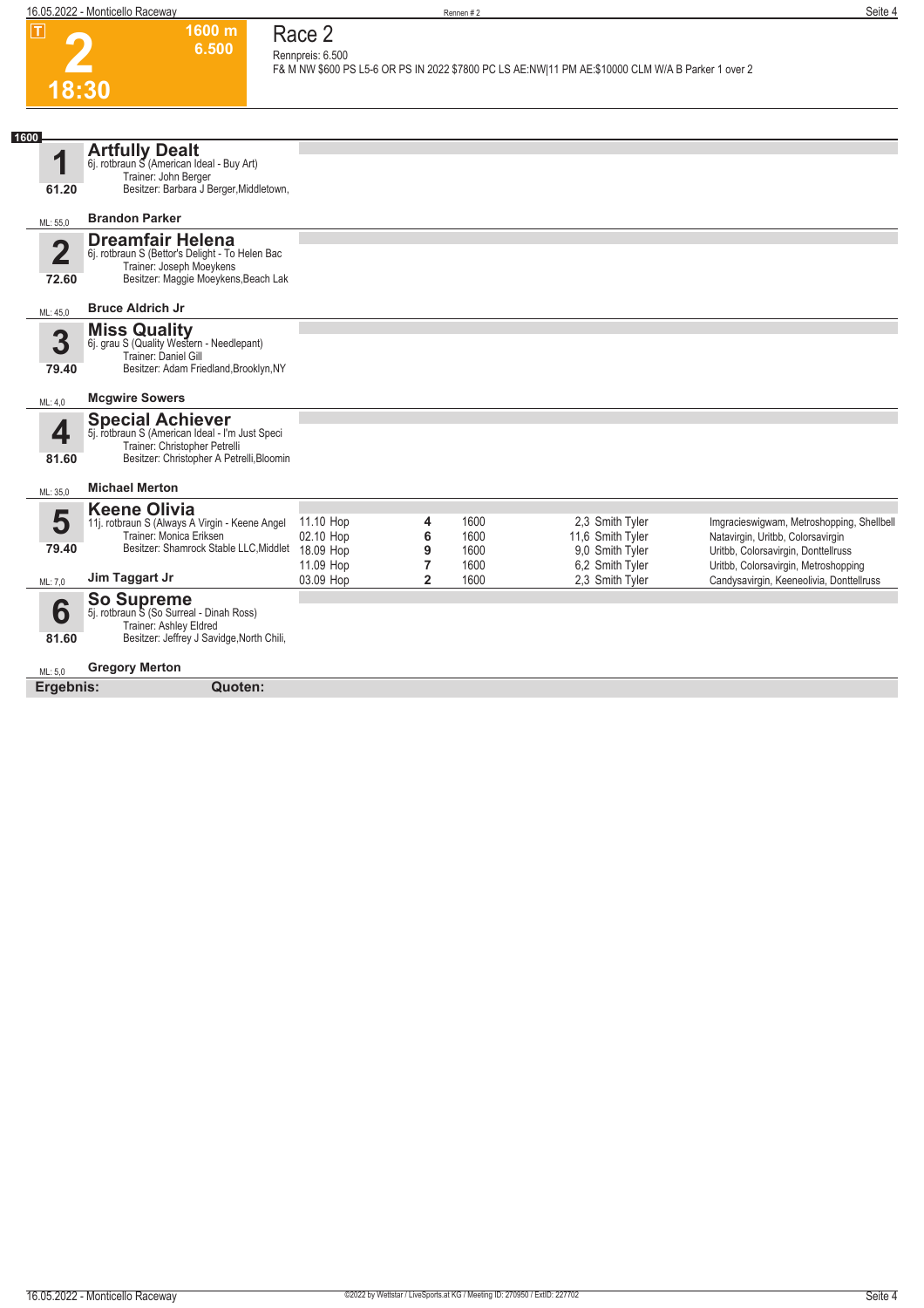**1600 m 3.800**  **Race 3 Rennpreis: 3.800**

# **3**

|      | 18:50                   |                                                                                                                                             |                                     |                                                             |                      | NW \$300 PS L5 OR PS IN 2022 \$5800 PC LS AE:\$5000 CLM W/A AE: NW 2PM TO DRAW THE INSIDE |                                                                                                                         |
|------|-------------------------|---------------------------------------------------------------------------------------------------------------------------------------------|-------------------------------------|-------------------------------------------------------------|----------------------|-------------------------------------------------------------------------------------------|-------------------------------------------------------------------------------------------------------------------------|
|      |                         |                                                                                                                                             |                                     |                                                             |                      |                                                                                           |                                                                                                                         |
| 1600 | И                       | <b>Candy Boy</b><br>8j. kastanie W (Marcello Kosmos - Kash Angel<br>Trainer: Peter Lutman Jr<br>Besitzer: Michael E Rose, Peekskill, NY     |                                     |                                                             |                      |                                                                                           |                                                                                                                         |
|      | 74.80<br>ML: 11,0       | <b>Rick Harp</b>                                                                                                                            |                                     |                                                             |                      |                                                                                           |                                                                                                                         |
|      | $\overline{2}$<br>79.40 | <b>K J Phillip</b><br>3j. grau W (Andover Hall - Susi's Image)<br>Trainer: Gary Messenger<br>Besitzer: Scott D Woogen, North Chest          |                                     |                                                             |                      |                                                                                           |                                                                                                                         |
|      | ML: 7,0                 | Jim Taggart Jr                                                                                                                              |                                     |                                                             |                      |                                                                                           |                                                                                                                         |
|      | 3<br>61.20              | <b>Brutus Beefcake B</b><br>3j. grau W (Devious Man - High Limit)<br>Trainer: John Berger<br>Besitzer: Don P Atlas, Johnson, NY             |                                     |                                                             |                      |                                                                                           |                                                                                                                         |
|      | ML: 9.0                 | <b>Brandon Parker</b>                                                                                                                       |                                     |                                                             |                      |                                                                                           |                                                                                                                         |
|      | 4<br>54.00              | <b>Keystone Vienna</b><br>4j. rotbraun S (Yankee Glide - Stormont Volga)<br>Trainer: Shane Tritton<br>Besitzer: Richard G Gayton, New Winds |                                     |                                                             |                      |                                                                                           |                                                                                                                         |
|      | ML: 5,0                 | <b>Lauren Tritton</b>                                                                                                                       |                                     |                                                             |                      |                                                                                           |                                                                                                                         |
|      | 5<br>72.60              | <b>Reverend Nanny</b><br>8j. rotbraun S (Archangel - Rosy Prospect)<br>Trainer: Jim Doherty Jr<br>Besitzer: Neal J Morse, New York, NY      |                                     |                                                             |                      |                                                                                           |                                                                                                                         |
|      | ML: 4,0                 | John De Simone Jr.                                                                                                                          |                                     |                                                             |                      |                                                                                           |                                                                                                                         |
|      | 6<br>77.10              | <b>Six Bax</b><br>13j. rotbraun W (Kadabra - Bax Machine)<br>Trainer: Robert Lounsbury<br>Besitzer: Margaret M Olmstead, Montic             | 06.12 Wdb<br>28.11 Wdb<br>21.11 Wdb | $\overline{7}$<br>$\overline{2}$<br>$\overline{\mathbf{4}}$ | 1600<br>1600<br>1600 | 35,6 Macdonald James A<br>11,8 Moiseyev Jack G<br>6.1 Moiseyev Jack G                     | Hldontghttoyurdrms, Smartypants, Rockinwi<br>Marabou, Sixbax, Quitsmokingnow<br>Onthemoneyside, Rockinwithdewey, Paperb |
|      | ML: 35,0                | <b>Robert Petitto</b>                                                                                                                       | 14.11 Wdb<br>26.10 Wdb              | 5<br>1                                                      | 1600<br>1600         | 11,2 Moiseyev Jack G<br>20,3 Moiseyev Jack G                                              | Crosbysclambake, Hidontghttoyurdrms, Cha<br>Sixbax, Taurusduparc, Rraisedemotions                                       |
|      | I<br>80.30              | <b>Arch Credit</b><br>8j. rotbraun W (Credit Winner - Arch Magic)<br>Trainer: Robin Di Benedetto<br>Besitzer: Mo Coo Inc, Merrick, NY       |                                     |                                                             |                      |                                                                                           |                                                                                                                         |
|      | ML: 45,0                | <b>Kyle Dibenedetto</b>                                                                                                                     |                                     |                                                             |                      |                                                                                           |                                                                                                                         |
|      | Ergebnis:               | Quoten:                                                                                                                                     |                                     |                                                             |                      |                                                                                           |                                                                                                                         |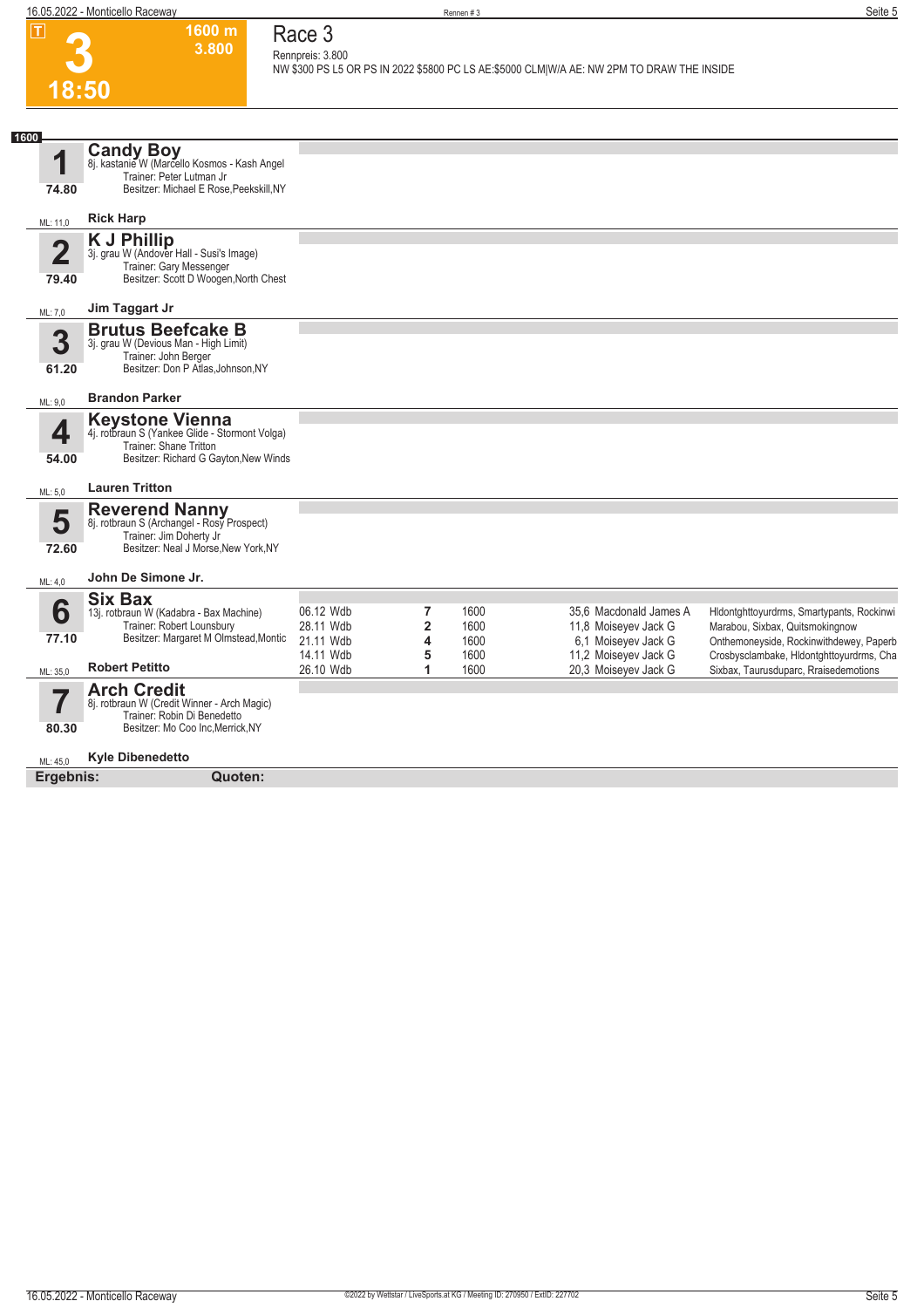**4**

**19:10**



#### **Race 4 Rennpreis: 4.400**

**F& M NW \$400 PS L5 OR PS IN 2022 \$7100 PC LS AE: NW 6|PM LT AE:\$6000 CLM W/A B Aldrich Jr 1 over 3 M Merton|5 over 2 J Taggart Jr 7 over 3** 

| 1600                    |                                                                                                                                                   |  |
|-------------------------|---------------------------------------------------------------------------------------------------------------------------------------------------|--|
| 1                       | <b>Lovin Miss Daisy N</b><br>11j. rotbraun S (Bettor's Delight - Christian Wa<br>Trainer: Daniel Gill                                             |  |
| 72.60                   | Besitzer: Adam Friedland, Brooklyn, NY                                                                                                            |  |
| ML: 45,0                | <b>Bruce Aldrich Jr</b>                                                                                                                           |  |
| $\overline{2}$<br>61.20 | <b>Rhodatoldme</b><br>6j. rotbraun S (So Surreal - Tiamo)<br>Trainer: Murray Bassen<br>Besitzer: Gray Thunder Ii Stable, New R                    |  |
| ML: 5,0                 | <b>Brandon Parker</b>                                                                                                                             |  |
| 3<br>68.00              | <b>Rock The Casbah</b><br>7j. rotbraun S (Rock N Roll Heaven - Lillywhite<br>Trainer: Michael Kimelman<br>Besitzer: Olivia Kimelman, Gardiner, NY |  |
| ML: 55,0                | Joseph Chindano Jr                                                                                                                                |  |
| 4<br>61.20              | <b>Dads Filly</b><br>7j. schwarz S (Western Paradise - P L Betterw<br>Trainer: Al Annunziata<br>Besitzer: Rosario Zodiaco, Goshen, NY             |  |
| ML: 13,0                | <b>Mckenzie Sowers</b>                                                                                                                            |  |
| 5<br>81.60              | <b>She's A Billionair</b><br>8j. rotbraun S (Artiscape - She's Game)<br>Trainer: Ralph Silvestri III<br>Besitzer: Ralph R Silvestri III, Pemberto |  |
| ML: 35,0                | <b>Michael Merton</b>                                                                                                                             |  |
| 6<br>79.40              | Diva Dali<br>6j. rotbraun S (Dali - Chardonnay)<br>Trainer: Philip Bo Sowers<br>Besitzer: Betty Jo Clegg, Northfield, OH                          |  |
| ML: 4,0                 | <b>Mcgwire Sowers</b>                                                                                                                             |  |
| 79.40                   | Glamorgal<br>9j. grau S (Mystery Chase - Glamorous Gal)<br>Trainer: Monica Eriksen<br>Besitzer: Monica Eriksen, Port Jervis, N                    |  |
| ML: 7,0                 | Jim Taggart Jr                                                                                                                                    |  |
| 8<br>72.60              | <b>Pleasure Seeker</b><br>4j. rotbraun S (Somebeachsomewhere - Its No<br>Trainer: Todd Buter<br>Besitzer: Kiefer Elite Bldstock LLC, Ca           |  |
| ML: 11,0                | John De Simone Jr.                                                                                                                                |  |
| Ergebnis:               | Quoten:                                                                                                                                           |  |
|                         |                                                                                                                                                   |  |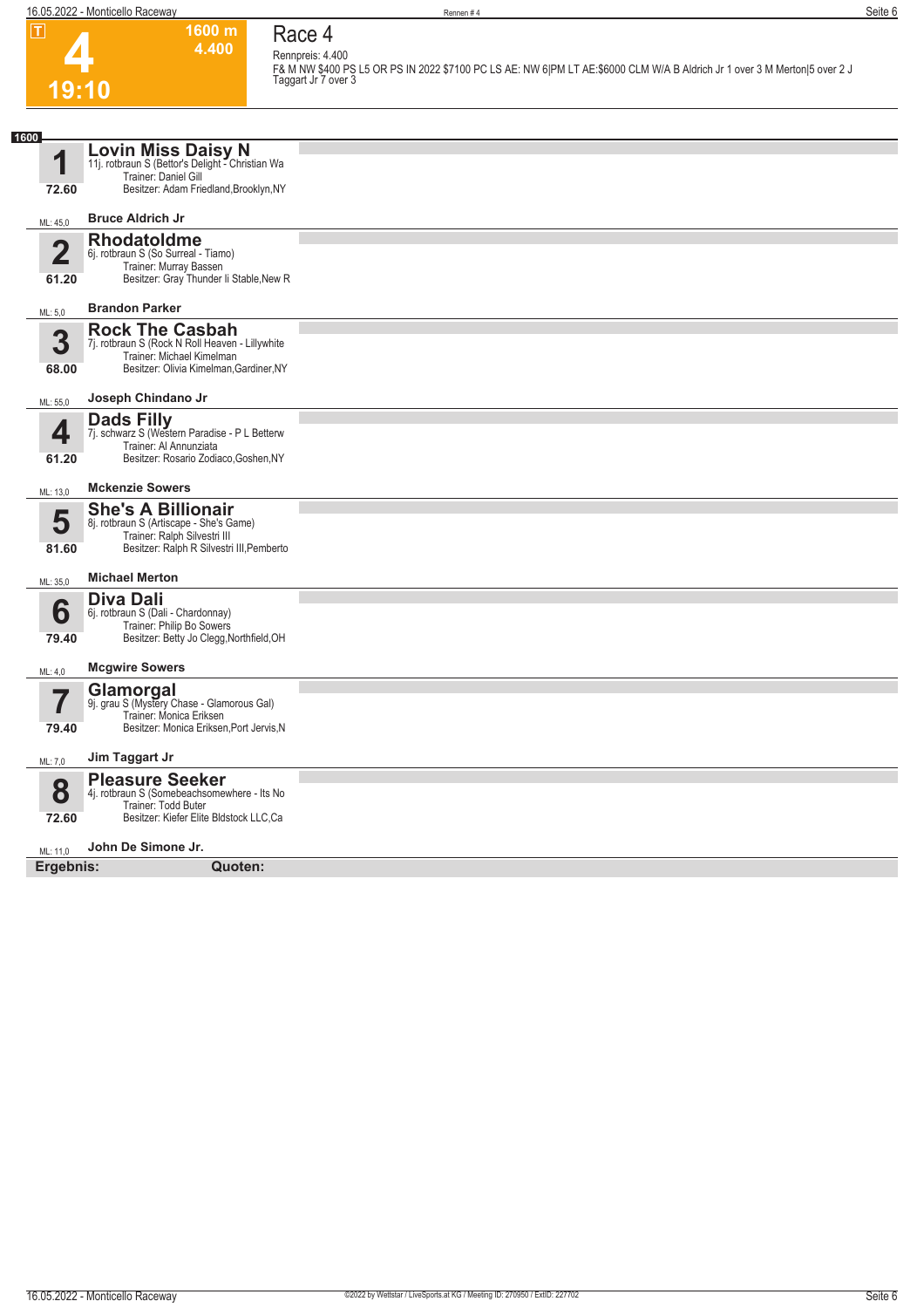**1600 m 5.700**  **Race 5 Rennpreis: 5.700**

**F& M NW \$500 PS L5 OR PS IN 2022 AE: NW 8 PM LT \$7000|PC LS AE:\$8000 CLM WA K DiBenedetto 1 over 7** 

## **5 19:30**

| 1600                    |                                                                                                                                                      |  |
|-------------------------|------------------------------------------------------------------------------------------------------------------------------------------------------|--|
| 4<br>80.30              | Lacarmeliliana<br>9j. rotbraun S (Ashlee's Big Guy - Trisa)<br>Trainer: Thomas Merton<br>Besitzer: Jay D & Melissa P Appelblatt,                     |  |
| ML: 35,0                | <b>Kyle Dibenedetto</b>                                                                                                                              |  |
| $\overline{2}$<br>79.40 | <b>Electrocuted</b><br>4j. rotbraun S (Riggins - Ahlbback Yankee)<br>Trainer: Gary Messenger<br>Besitzer: Brenda M Messenger, Montice                |  |
| ML: 4,0                 | Jim Taggart Jr                                                                                                                                       |  |
| 3<br>61.20              | <b>Magical Lily Bear</b><br>4j. rotbraun S (Steelhead Hanover - Magical C<br>Trainer: William Parker Jr<br>Besitzer: William L Parker Jr, Monticello |  |
| ML: 55,0                | <b>Brandon Parker</b>                                                                                                                                |  |
| 4<br>79.40              | <b>Flash A Smile</b><br>6j. rotbraun S (Bettor's Delight - Mcgrin N Mcb<br>Trainer: Ashlee Sluggett<br>Besitzer: Ashlee R Sluggett, Middleton,       |  |
| ML: 45,0                | <b>Mcgwire Sowers</b>                                                                                                                                |  |
| 5<br>81.60              | <b>Bestgirlfriendever</b><br>8j. grau S (Riverboat King - Jessalilmixup)<br>Trainer: Murray Bassen<br>Besitzer: Gray Thunder Ii Stable New R         |  |
| ML: 11,0                | <b>Michael Merton</b>                                                                                                                                |  |
| 6<br>72.60              | <b>Mo Mo</b><br>4j. rotbraun S (Racing Hill - Tea Pot Hanover)<br>Trainer: Laura Perino<br>Besitzer: B A Aldrich Jr, Thompson Rid                    |  |
| ML: 7,0                 | <b>Bruce Aldrich Jr</b>                                                                                                                              |  |
| 7<br>81.60              | <b>Proudamericangirl</b><br>5j. rotbraun S (Western Maverick - Funnel Cak<br>Trainer: Richard Campolong<br>Besitzer: Gary L Saj, Medina, NY          |  |
| ML: 5,0                 | <b>Gregory Merton</b>                                                                                                                                |  |
| Ergebnis:               | Quoten:                                                                                                                                              |  |
|                         |                                                                                                                                                      |  |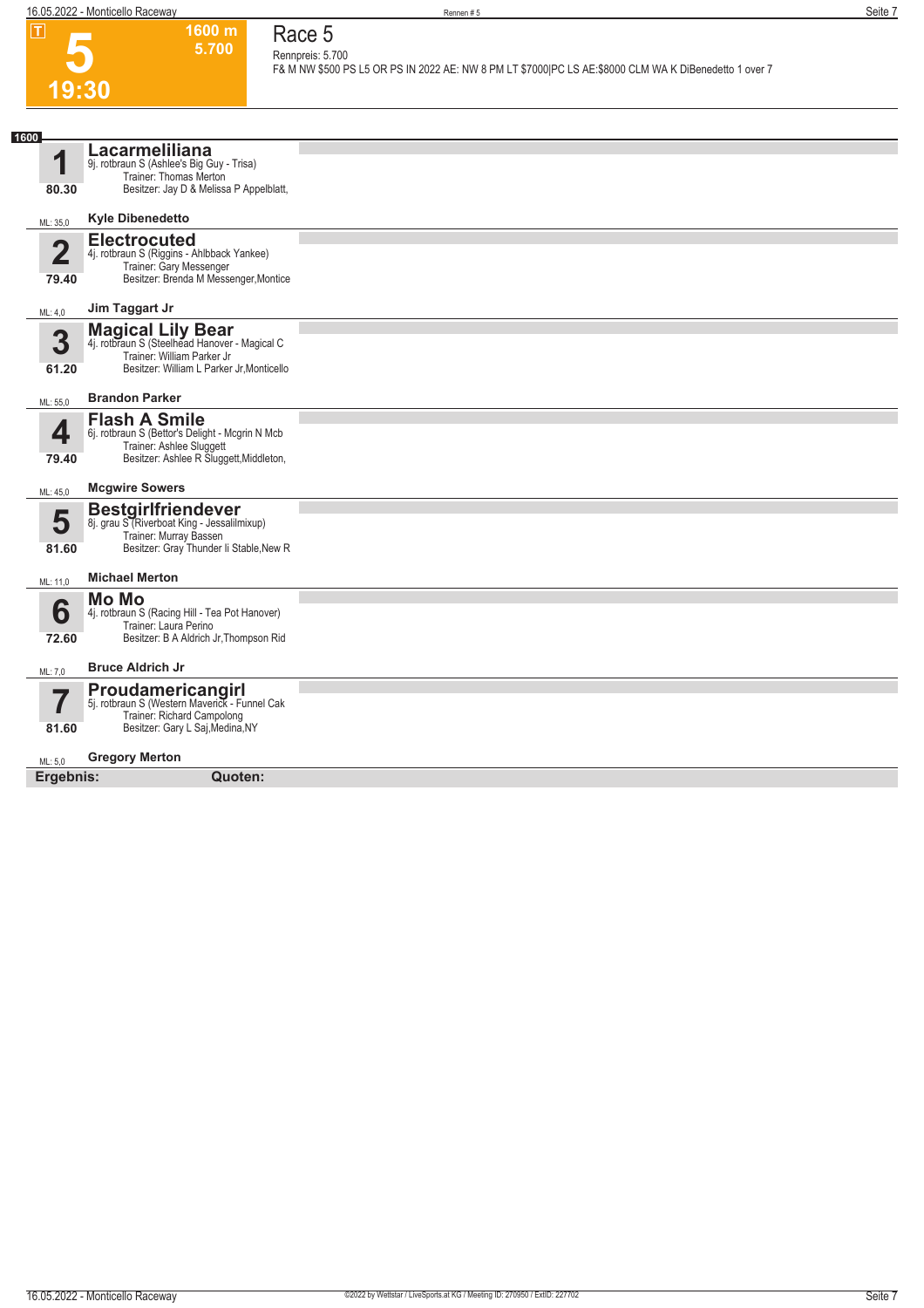

#### **1600 m 5.700 Race 6 Rennpreis: 5.700**

**NW \$500 PS L5 OR PS IN 2022 AE: NW 9 PM LT \$7200 PC LS|AE:\$8000 CLM WA Swizzle Hanover was EATOE** 

| 1600                             |                                                                                                                                            |                                                  |        |                                |                                     |                                                                                                                                      |
|----------------------------------|--------------------------------------------------------------------------------------------------------------------------------------------|--------------------------------------------------|--------|--------------------------------|-------------------------------------|--------------------------------------------------------------------------------------------------------------------------------------|
| 1<br>79.40                       | <b>Eternal Prince</b><br>11j. rotbraun W (Malabar Man - Winbak Flame<br>Trainer: Richard Campolong<br>Besitzer: Paul A Minore Yardville NJ | 28.09 Yonkers<br>28.09 Yonkers<br>25.09 Saratoga | 2      | unpl 1600<br>unpl 1600<br>1600 | 2.8 Fluet Phil                      | Flyhawkeldurado, Creditfashion, Cashmeout<br>Flyhawkeldurado, Creditfashion, Cashmeout<br>Mswiggins, Eternalprince, Interplanetterri |
| ML: 5.0                          | Jim Taggart Jr                                                                                                                             | 13.09 Saratoga<br>02.09 Btva                     | 4<br>5 | 1600<br>1600                   | 77,2 Fluet Phil<br>15.6 Fluet Phil  | Jstrottingbob, Daleylovin, Winbakglory<br>Hsmerlin, Hallanet, Causeforapplause                                                       |
|                                  |                                                                                                                                            |                                                  |        |                                |                                     |                                                                                                                                      |
| $\overline{\mathbf{2}}$<br>81.60 | <b>Hunters Gal</b><br>4j. rotbraun S (Cr Power Glide - Hunter Nicole)<br>Trainer: Arthur Green<br>Besitzer: Kermit P Allen, Sedgwick, ME   |                                                  |        |                                |                                     |                                                                                                                                      |
| ML: 4,0                          | <b>Michael Merton</b>                                                                                                                      |                                                  |        |                                |                                     |                                                                                                                                      |
|                                  | <b>Explosive</b>                                                                                                                           |                                                  |        |                                |                                     |                                                                                                                                      |
| 3                                | 8j. rotbraun W (Chapter Seven - Dodger Blues                                                                                               |                                                  |        |                                |                                     |                                                                                                                                      |
|                                  | Trainer: David Dziengiel<br>Besitzer: J M Kiernan Jr, Gardiner, NY; T                                                                      |                                                  |        |                                |                                     |                                                                                                                                      |
| 72.60                            |                                                                                                                                            |                                                  |        |                                |                                     |                                                                                                                                      |
| ML: 45.0                         | <b>Bruce Aldrich Jr</b>                                                                                                                    |                                                  |        |                                |                                     |                                                                                                                                      |
|                                  | <b>Jurgen Hanover</b>                                                                                                                      |                                                  |        |                                |                                     |                                                                                                                                      |
| 4                                | 12j. rotbraun H (Credit Winner - Yassi Hanover                                                                                             | 22.06 Pcd                                        | 5      | 1600                           | 1.5 Miller David S                  | Smilineli, Fico, Picturethis                                                                                                         |
| 79.40                            | Trainer: Jennifer Lowrey<br>Besitzer: The No Reins Stable Inc.Livin                                                                        | 09.06 Vd                                         | 1      | 1600                           | .6 Miller David                     | Jurgenhanover, Modestprince, Twistedpretz                                                                                            |
|                                  |                                                                                                                                            | 02.06 Vd<br>15.05 Phl                            | 1      | 1600<br>1600                   | 1,2 Miller David<br>.5 Miller David | Jurgenhanover, Twistedpretzel, Pinecredit<br>Jurgenhanover, Armorhanover, Tourific                                                   |
| ML: 6,0                          | <b>Mcgwire Sowers</b>                                                                                                                      | 24.04 Pcd                                        | 1      | 1600                           | .3 Miller David                     | Jurgenhanover, Meandcinderella, Maximum                                                                                              |
|                                  |                                                                                                                                            |                                                  |        |                                |                                     |                                                                                                                                      |
| 5                                | <b>Swizzle Hanover</b><br>4j. rotbraun S (Uncle Peter - Seducedbychocol                                                                    |                                                  |        |                                |                                     |                                                                                                                                      |
|                                  | Trainer: Keith Haase                                                                                                                       |                                                  |        |                                |                                     |                                                                                                                                      |
| 80.30                            | Besitzer: Diane L Giuliano, Solebury, PA                                                                                                   |                                                  |        |                                |                                     |                                                                                                                                      |
| ML: 28,0                         | <b>Kyle Dibenedetto</b>                                                                                                                    |                                                  |        |                                |                                     |                                                                                                                                      |
|                                  | <b>Win And Dream</b>                                                                                                                       |                                                  |        |                                |                                     |                                                                                                                                      |
| 6                                | 4j. rotbraun W (Winning Fireworks - Crystas Dr                                                                                             |                                                  |        |                                |                                     |                                                                                                                                      |
|                                  | Trainer: Steven Ray<br>Besitzer: Steven R Ray, South New Ber                                                                               |                                                  |        |                                |                                     |                                                                                                                                      |
| 61.20                            |                                                                                                                                            |                                                  |        |                                |                                     |                                                                                                                                      |
| ML: 7.0                          | <b>Brandon Parker</b>                                                                                                                      |                                                  |        |                                |                                     |                                                                                                                                      |
| Ergebnis:                        | Quoten:                                                                                                                                    |                                                  |        |                                |                                     |                                                                                                                                      |
|                                  |                                                                                                                                            |                                                  |        |                                |                                     |                                                                                                                                      |